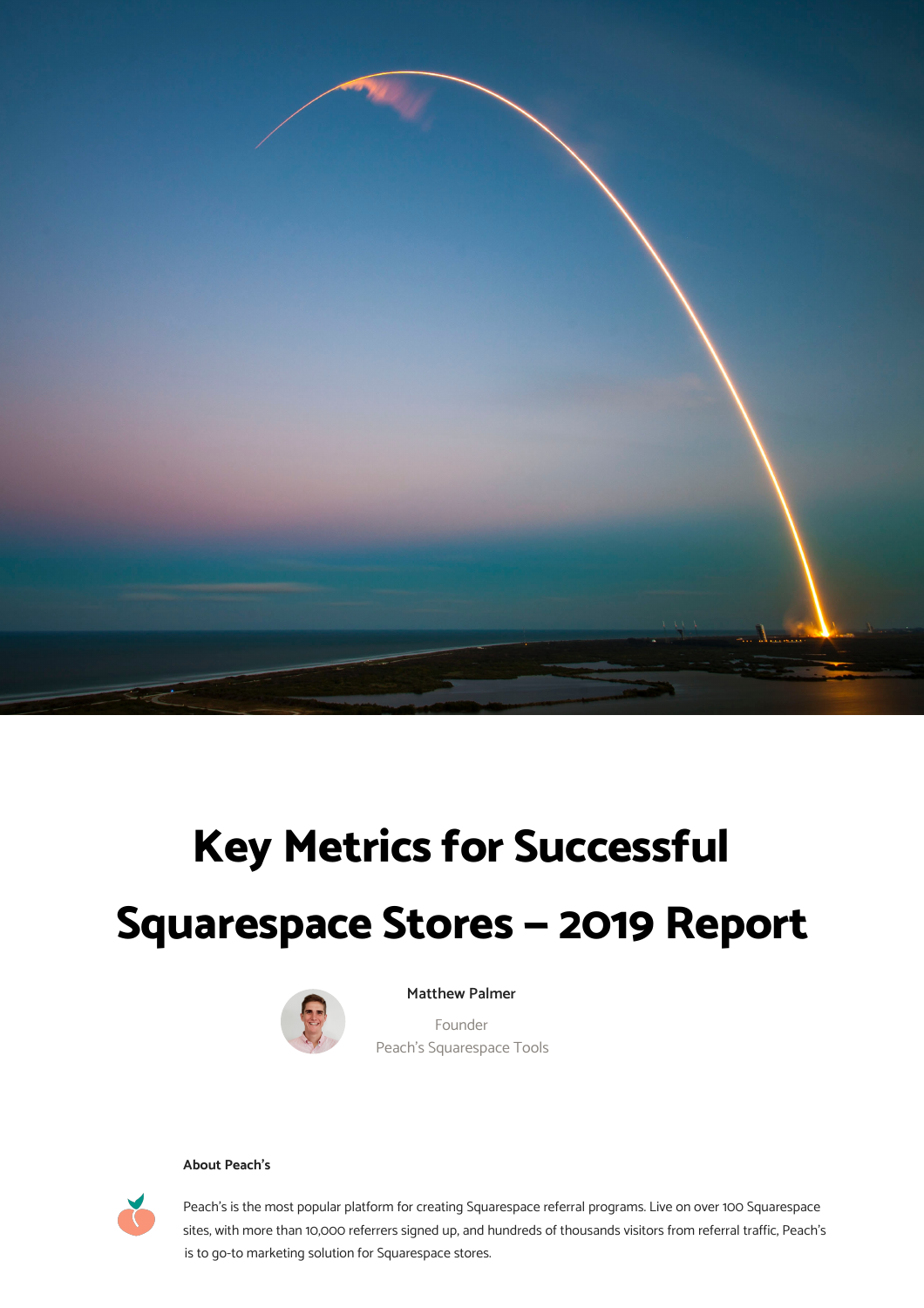## **What's in this report?**

At Peach's, we provide marketing tools to hundreds of Squarespace eCommerce sites.

In this report, we'll use our experience and statistics to show you the key metrics that make the most successful stores work.

We'll talk about traffic analytics, recurring revenue, conversion rates, and optimal marketing strategies as identified from our most successful Squarespace stores.

## **Who is this report aimed at?**

If you're an entrepreneur, marketing specialist, business owner, web developer or designer who wants to understand the important metrics behind a successful online store, this report is for you.

## **A couple of caveats**

This report was compiled from our own experience and data observed across the hundreds of sites we provide tools for. You need to keep two things in mind:

- 1. This is not a sample across all Squarespace eCommerce stores just the ones we work with
- 2. In some cases, we had a limited data set to draw conclusions from (for example, we think the value of the Email channel is underrepresented here)

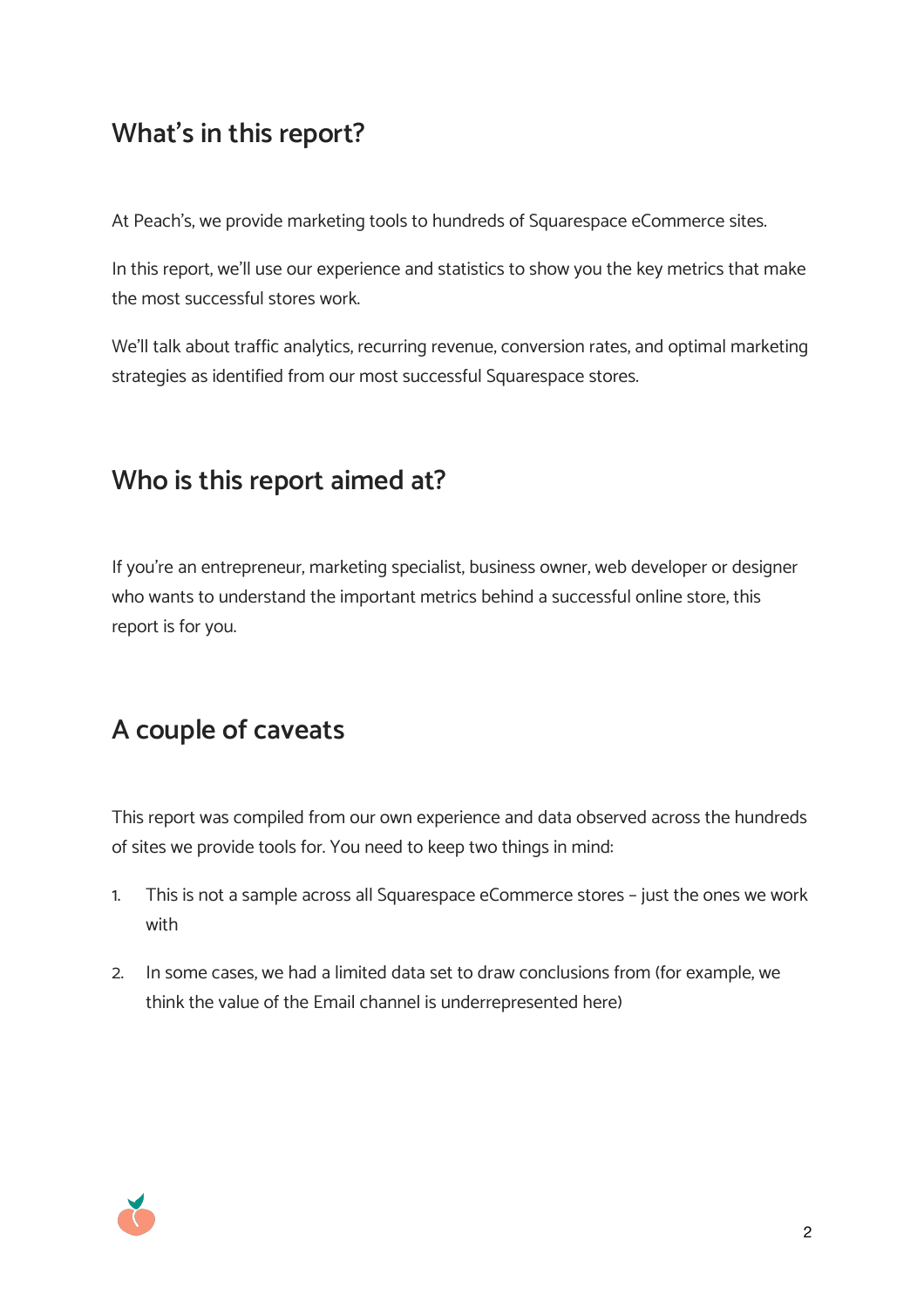## **Overall Metrics**

We took the most successful Squarespace stores we had, and averaged their key metrics for visits, revenue, and orders for the month.

Use these as goals for growing your store — if you can reach these numbers, you'll be on your way to success!

# **Successful Squarespace Stores**

Average Monthly Stats\*

| 2794      |
|-----------|
| \$2161.13 |
| 46        |
| 1.95%     |
| \$0.92    |
| \$74.37   |
|           |

\* Outliers Removed

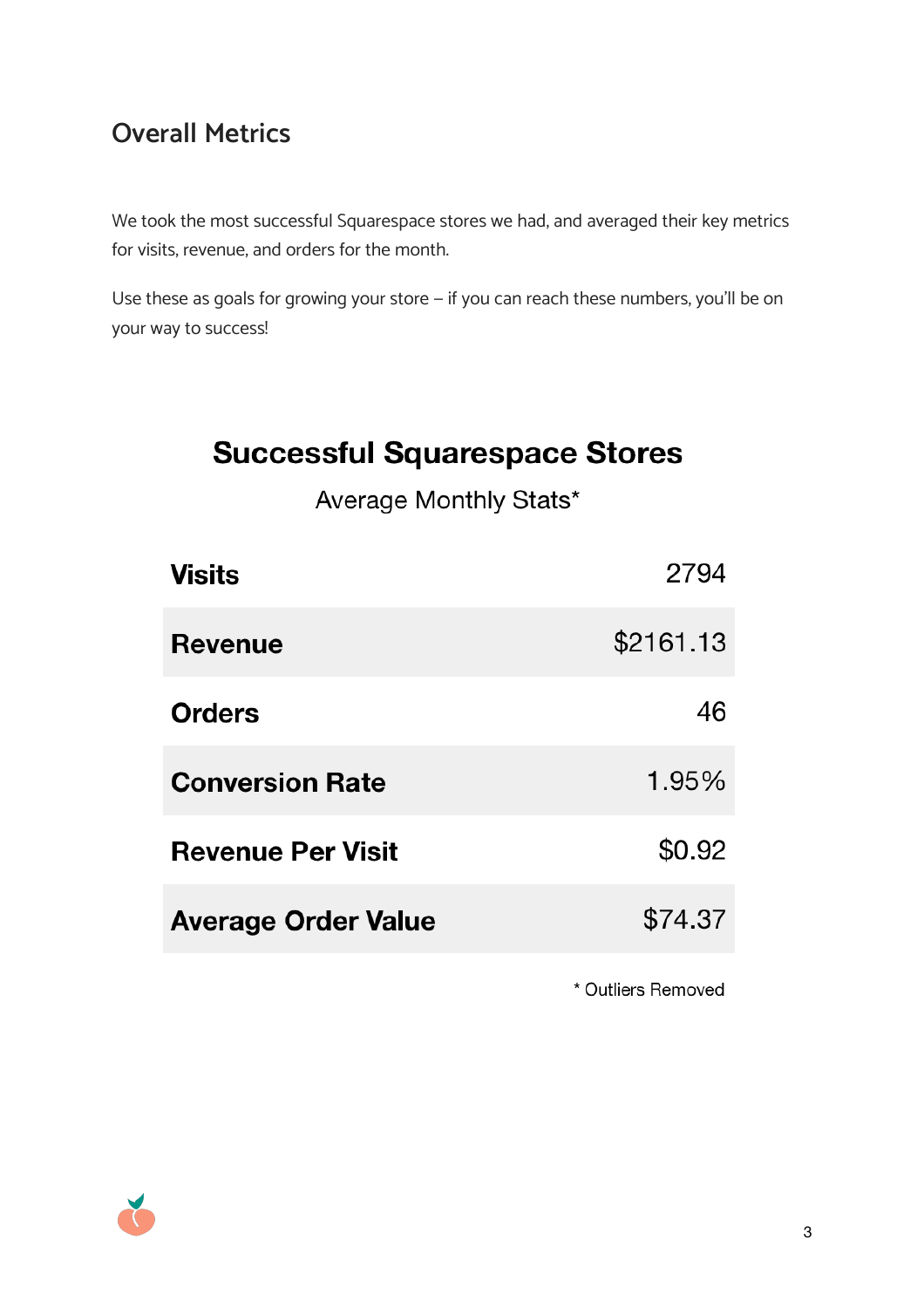## **Device Types**

Across these stores, we looked at what devices customers used to make purchases.

The continued steady increase of Mobile purchases (and decline of Tablet purchases) means you need to make sure your eCommerce store works great on phones.

## Mobile continues to steadily increase in revenue

One thing we noticed is that big-ticket items tend to be purchased more from Desktop devices – important if you're a travel agent or high-end fashion store.

Revenue for services businesses (hairdressers, massage therapists, etc.) tended to originate more from Mobile than other industries.



#### **Successful Squarespace Stores**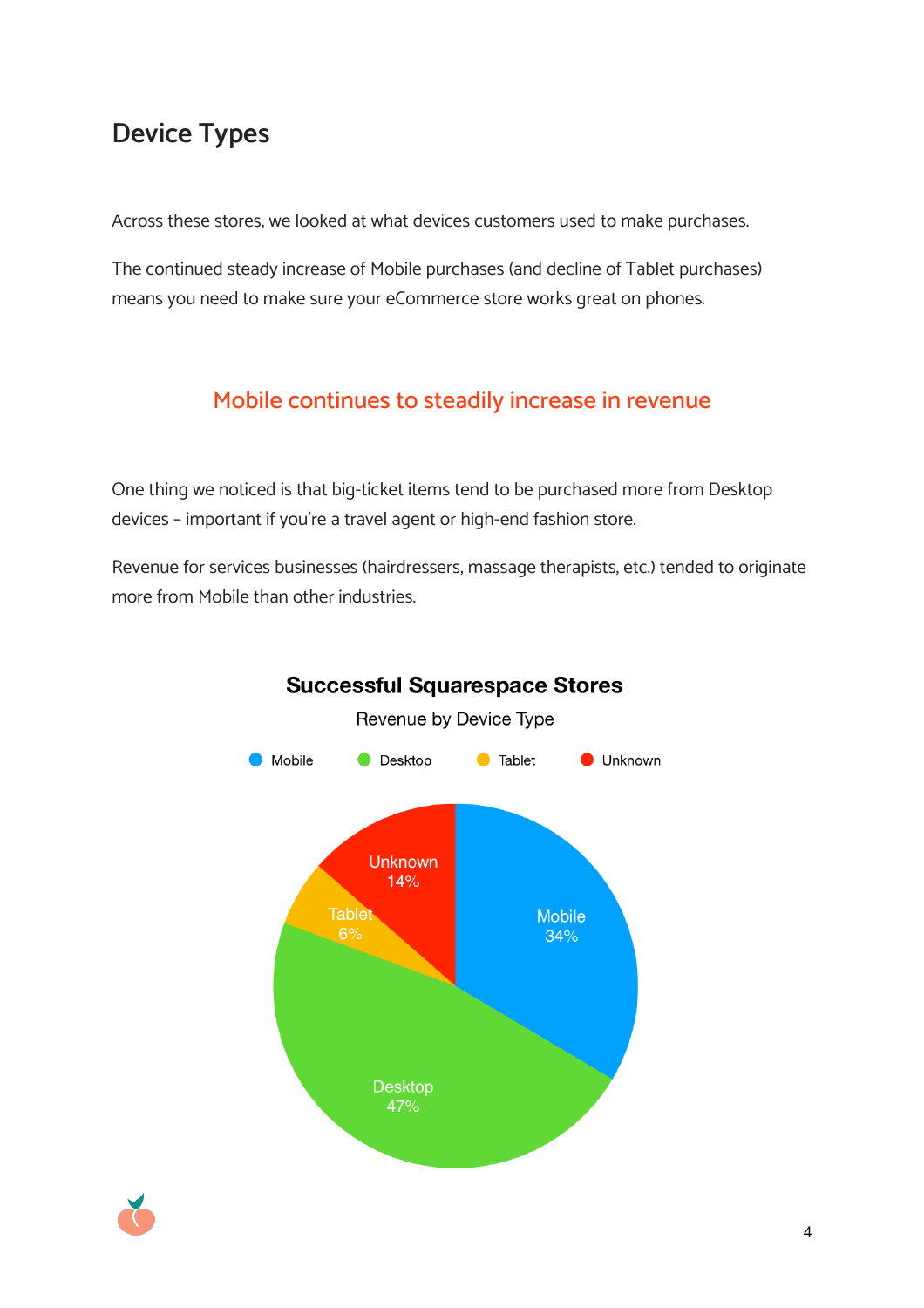## **Revenue Sources**

How do you get customers? Which customers are most profitable? What should you invest more effort in to find more customers?

When we looked at our most successful customers, we found that the best eCommerce stores were using Search much more effectively than others.



Revenue by Source

**Successful Squarespace Stores** 

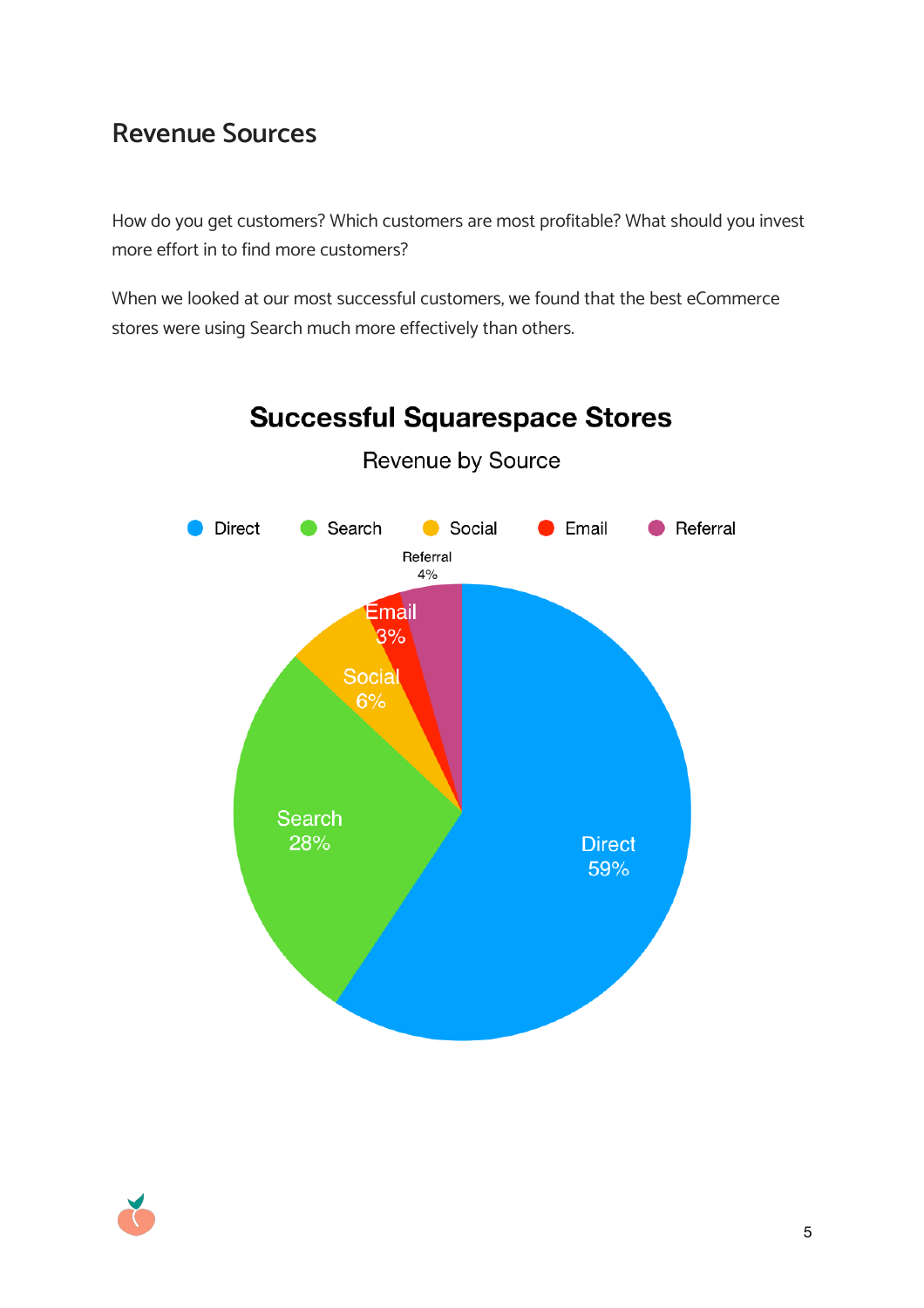This is a key takeaway: the best stores make the most of Search and Search Engine Optimization. They have blogs, detailed product pages, and are using solid keywords in order to acquire traffic.

Search is critical because it has one of the lowest acquisition costs of any channel. It also selects for the audience who has the most desire for your product – they're already actively looking for it!

#### Search traffic had twice the conversion rate of Social traffic.

We broke out the key metrics across our stores for each channel.

| Channel       | <b>Visits</b> | <b>Conversion Rate</b> | Revenue  | <b>AOV</b> | <b>RPV</b> |  |
|---------------|---------------|------------------------|----------|------------|------------|--|
| <b>Direct</b> | 721           | 1.9%                   | \$941.00 | \$66.00    | \$1.48     |  |
| <b>Search</b> | 1116          | 2.3%                   | \$438.00 | \$66.00    | \$1.30     |  |
| <b>Social</b> | 415           | 1.1%                   | \$94.00  | \$34.00    | \$0.44     |  |
| Email*        | 39            | 1.1%                   | \$43.00  | \$5.60     | \$0.38     |  |
| Referral      | 142           | 0.22%                  | \$70.00  | \$70.70    | \$0.27     |  |

#### **Successful Squarespace Stores**

Traffic Sources (Monthly Average)

\* Low Sample Size

Direct and Search bring in significant traffic and revenue, while social underperforms.

From our experience, Email can be a hugely profitable traffic source if used effectively – we believe our data-set is negatively biased against Email.